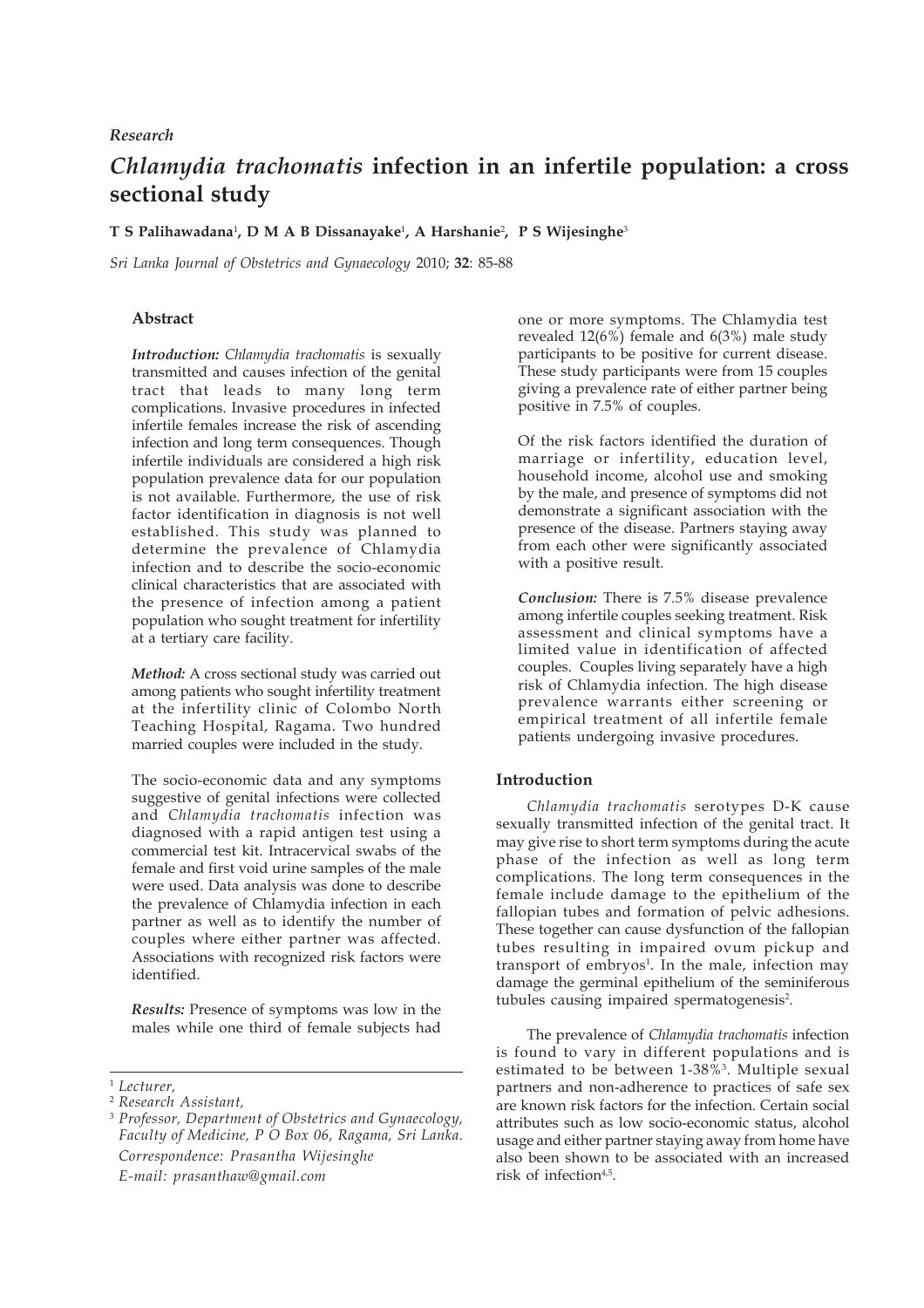The diagnosis of Chlamydia infection could be made by one of three methods. Firstly, the culture method which was considered the gold standard in the past is not currently used in clinical practice except in medico-legal cases. While it has a specificity near 100%, the sensitivity is low around 70-80%<sup>6</sup>. Secondly, the non-culture, non nucleic acid amplification techniques involve detection of antigens or products of an immunological reaction. Antigen detection technique is the more commonly used method of these and has the advantage of having a very high specificity (98-99%) with a high sensitivity (80-90%). Low cost as well as the ease of carrying out the test has made it very attractive in many low-resource settings. However, the third method, the nucleic acid detection methods which include nucleic acid amplification tests (NAAT) such as polymerase chain reaction (PCR), ligase chain reaction (LCR), transcription mediated amplification (TMA) and DNA strand displacement amplification (SDA) are the mainstay of screening and diagnosis in the developed countries at present7 . They have very high levels of specificity and sensitivity and are currently considered the gold standard.

*Chlamydia trachomatis* infection among infertile patients is important in two aspects. Firstly, the infection may be a contributory cause of infertility. While this may be due to tubal disease in the female, in the male it may either be due to defective spermatogenesis or obstruction to sperm transport<sup>9</sup>. Secondly, the presence of Chlamydia infection in the lower genital tract at the time of invasive procedures, such as hysterosalpingography (HSG) and intrauterine insemination (IUI), may result in ascending infection and more serious long term complications.

The prevalence of Chlamydia infection among the infertile population of Sri Lanka is not established. This study was aimed at determining the prevalence of Chlamydia infection among a patient population who seek infertility treatment at a tertiary care treatment facility and to describe the socio-economic and clinical characteristics that are associated with the presence of infection.

# **Method**

The study was carried out as a cross sectional study at the infertility clinic of the Faculty of Medicine, University of Kelaniya conducted at the Colombo North Teaching Hospital, Ragama. Two hundred married couples were included in the study that was carried out from January 2007 to December 2008.

The socio-economic data and any symptoms suggestive of genital infections were collected from all subjects by an in-depth clinical interview. The age

of each partner, duration of marriage and infertility, educational level, use of tobacco and alcohol by the male partner and monthly household income were recorded. The couples were asked if either partner is staying away from home due to occupational needs. Presence of symptoms such as a urethral discharge, meatal pain and dysuria in the male and vaginal discharge, itching or dyspareunia in the female were recorded.

*Chlamydia trachomatis* infection was diagnosed with a rapid antigen test using a commercial test kit (On-call Chlamydia rapid test kit, ACON Laboratories Inc., San Diago, USA) on intracervical swabs of the female and first void urine samples of the male. The sensitivity and specificity of the test is 88.5% and 93.7% for endocervical swab specimens and 90.9% and 96.5% for urine specimens of males respectively, when compared to polymerase chain reaction (PCR) method.

If the test was positive in either partner, both partners were treated with doxycycline after appropriate counselling. Data analysis was done to describe the prevalence of Chlamydia infection in each partner as well as to identify the number of couples where either partner was affected. Any association with recognized risk factors was identified to determine the presence of these in a local population. Ethical approval was obtained from the Ethics Review Committee of the Faculty of Medicine, University of Kelaniya.

#### **Results**

The mean (SD) age of the female partners was 30.6 (5.5) years and 33.2 (5.79) years for the males. The mean (SD) duration of marriage was 4.7 (3.37) years and duration (SD) of infertility was 3.3 (2.6) years.

The history revealed sexually transmitted infection in one each of the female and male subjects and pelvic inflammatory disease in four female subjects. Two of the study subjects have had an ectopic pregnancy in the past. The symptoms that are associated with Chlamydia infection were common among the female study subjects on direct questioning. Vaginal discharge was admitted by 20 (10%) subjects, dysuria in 31 (15.5%), lower abdominal pain in 16 (8%) and dyspareunia in 34 (17%). Altogether 66 (33%) subjects had either one or more symptoms. Dysuria was the most common symptom among the male partners with 5 (2.5%) experiencing the symptom while the other symptoms included penile discharge in 1 (0.5%) and meatal pain in 2 (1%). Only five subjects (2.5%) had either one or more of these symptoms.

The alcohol consumption among male partners was seen in 68 (34%) study participants while recreational drug usage was seen in 2 (1%) subjects.

*Sri Lanka Journal of Obstetrics and Gynaecology*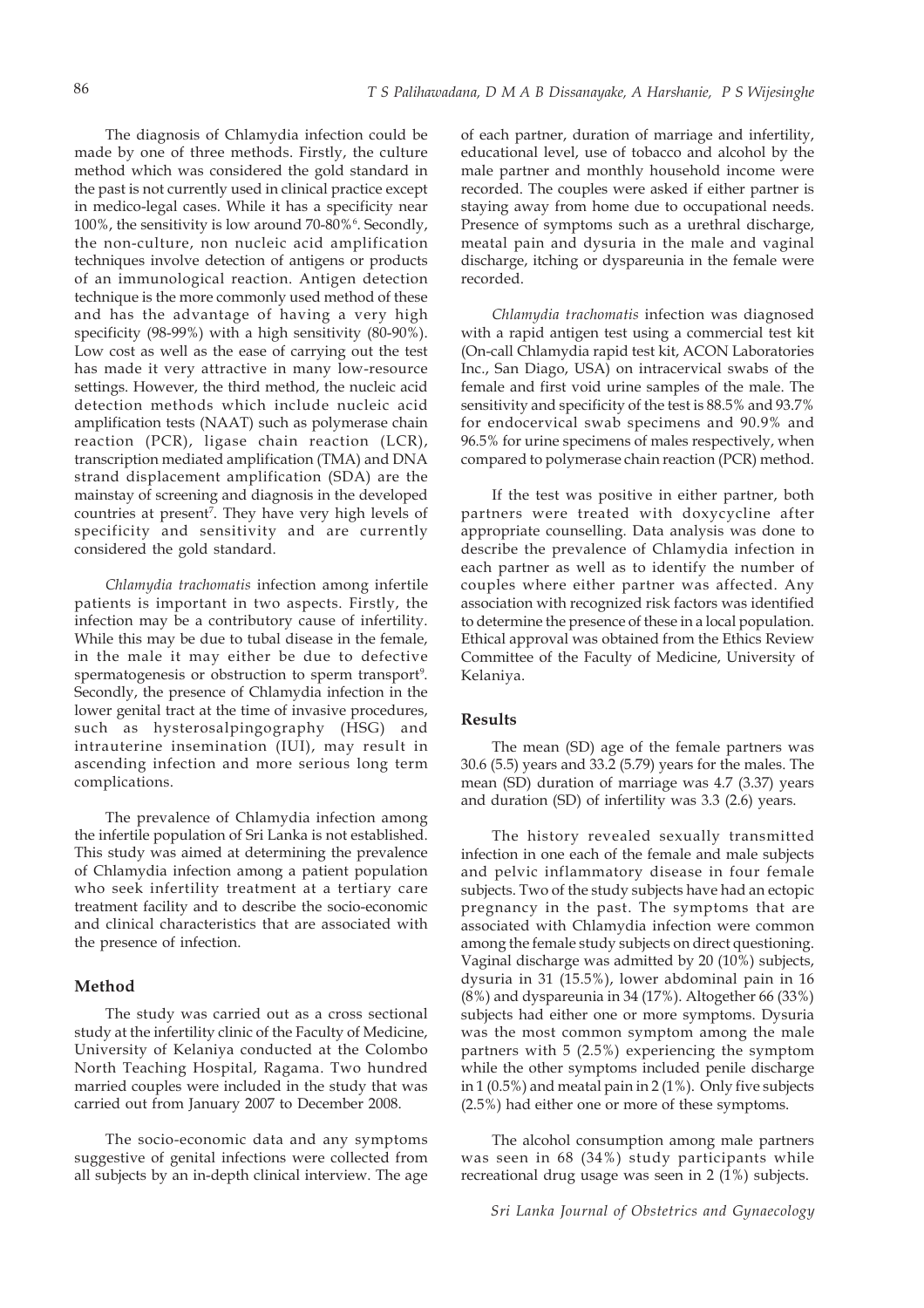87

The Chlamydia test revealed 12 (6%) female and 6 (3%) male study participants to be positive for current disease. These study participants were from 15 couples giving a prevalence rate of either partner being positive in 7.5% of couples.

The mean±SD age of the female partner was not significantly different between the couples with a positive Chlamydia test and those who were negative (31.33±7.2 vs. 30.51±5.4 years, p=0.58). Also no difference was observed in the duration of marriage (4.47±2.7 vs. 4.71±3.4 years, p=0.78) or the duration of infertility (3.33±1.5 vs. 3.25±2.75, p=0.913). Education level of either partner, up to GCE ordinary level or beyond, was also not associated with a positive result for infection in either partner of the couple. The mean±SD monthly household income was not significantly different between the couples with a positive test and those who did not (Rs 19666±2516 vs. 24439±4376, p=0.483). Neither the use of alcohol by the male (OR 1.33, 95%CI 0.47-3.76) nor smoking (OR 1.75, 95% CI 0.63-4.89) was associated with a positive result.

Symptoms elicited at history taking was not significantly associated with a positive result in the female (OR 1.02, 95% CI 0.35-3.02) as well as in the male partner (OR 3.52, 95% CI 0.36-29.18). The couple staying separated from each other due to requirements in occupation was significantly associated with a positive result with an odds ratio of 3.86 (95% CI 1.14- 13.06). The above findings are summarized in Table 1.

## **Discussion**

Since it is a sexually transmitted infection, the prevalence of Chlamydia infection is related to the sexual behavior of the society. High prevalence rates have been reported in societies with more sexual liberty in comparison to more conservative societies such as Sri Lanka. However, the infertile patients are a high risk group for this disease since the disease itself can contribute towards infertility.

This study demonstrated that 7.5% of the couples were affected by the disease. While this is low compared to many other countries that have been studied, it is comparable with other high risk groups of the country. The prevalence rate warrants active interventions prior to invasive procedures in order to minimize the risk of ascending infection.

|                                                  | Positive vs. negative couples             |
|--------------------------------------------------|-------------------------------------------|
| Age of the female (mean±SD)                      | 31.33±7.2 vs. 30.51±5.4, p=0.58           |
| Duration of marriage (mean±SD)                   | 4.47 $\pm$ 2.7 vs. 4.71 $\pm$ 3.4, p=0.78 |
| Duration of infertility (mean±SD)                | $3.33\pm1.5$ vs. $3.25\pm2.75$ , p=0.91   |
| Monthly household income (mean±SD)               | 19666±2516 vs. 24439±4376, p=0.483        |
| Male educated up to $O/L$ or less (OR, 95% CI)   | $0.65(0.20-2.09)$                         |
| Female educated up to $A/L$ or less (OR, 95% CI) | $1.34(0.38-4.77)$                         |
| Use of alcohol by male (OR, 95% CI)              | $1.33(0.47-3.76)$                         |
| Smoking by the male (OR, 95% CI)                 | $1.75(0.63-4.89)$                         |
| Presence of symptoms in the male (OR, 95% CI)    | $3.52$ $(0.36 - 29.18)$                   |
| Presence of symptoms in the female (OR, 95% CI)  | $1.02$ $(0.35-3.02)$                      |
| Couple staying separately (OR, 95% CI)           | 3.86 (1.14-13.06)                         |

**Table 1. Association between risk factors and disease prevalence; n=200 couples**